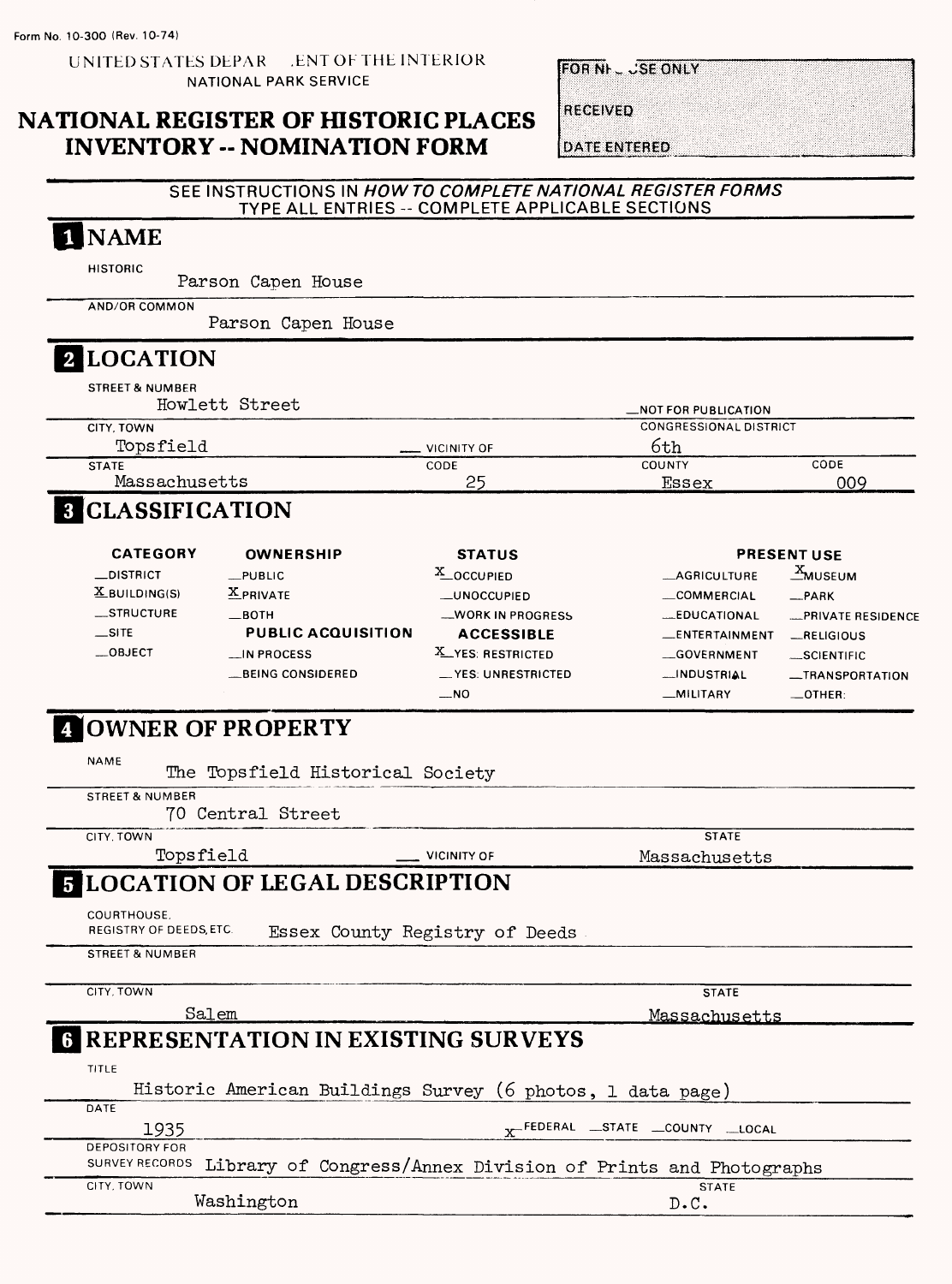# **DESCRIPTION**

|             | <b>CONDITION</b>     | <b>CHECK ONE</b> | <b>CHECK ONE</b>      |
|-------------|----------------------|------------------|-----------------------|
| __EXCELLENT | <b>_DETERIORATED</b> | __UNALTERED      | <b>XORIGINAL SITE</b> |
| $\pm$ GOOD  | RUNS                 | <b>XALTERED</b>  | __MOVED<br>DATE.      |
| $-FAIR$     | __UNEXPOSED          |                  |                       |

DESCRIBETHE PRESENT AND ORIGINAL (IF KNOWN) PHYSICAL APPEARANCE

The Parson Capen House is a two-and-a-half story frame structure with central chimney and high pitched gable roof. The framework of heavy oak timbers is mortised and tenoned together, held in place by wooden pins. The foundation timbers of the two-story house rest on an under-pinning of unmortared fieldstones. The second story widely overhangs in the front and the third story projects slightly at either gable end. These overhangs are supported by shaped wooden brackets, and carved drops or pendants ornament the corners of the building. These brackets and pendants are the or pendants ornament the corners of the building. only decorative features on the exterior. The casement windows are slightly asymmetrically placed. The entrance is also placed off-center and receives no special emphasis in the arrangement of openings.

The house has the typical two room floor plan of a seventeenth-century, central chimney structure, with the parlor and hall or kitchen located on either side of the brick chimney. Although as seen from the outside the house seems large, inside the effect is small and somewhat confining. This is caused primarily by the low ceilings and huge summer beams. Also each of the first floor room is dominated by a fireplace which fills the major portion of the inner wall. This is particularly well illustrated in the hall, the room to the right of the entrance porch. Serving both as kitchen and living room it is an important carry-over from the Middle Ages where the hall formed the core of the building. The parlor was used for more formal entertaining and has no medieval counterpart. Instead, it illustrates the changing social pattern of the British middleclass and was directly related to life in the New England community.

Inside the porch or entryway, the steep staircase, with the original knobbed newel and turned oak balusters winds up beside the chimney. The brickwork of the chimney is exposed in the entry. Hand forged nails stud the heavy front door, while battens secure the board doors to the hall and parlor. The floor has characteristic wide boards, sanded smooth and the walls are wainscoted in the typical fashion for the period. A reproduction of this hall and kitchen appears in the American wing of the Metropolitan Museum of Art. The upstairs rooms were once used for a resident caretaker and are still in their modern state.

As it exists today the Parson Capen House is the product of its 1913 restoration. Two major changes seem to have occurred at this time. Photographs taken before the restoration show a plain rectangular chimney without clustered sides and ornamental cap. There may have been no reason to assume that the plain chimney was original but there was also no evidence to indicate the compound chimney of the restoration duplicated the original one. This new chimney is a reproduction of one which was on the Hunt House in Salem (Note: Pierson, p. 52) as stated in a letter by Dow to William Sumner Appleton dated March  $9$ , 1914 in the files of SPNEA.

The other change concerns the windows. Structural evidence indicates the original windows were not paired vertical frames but rather horizontal strips of three casements,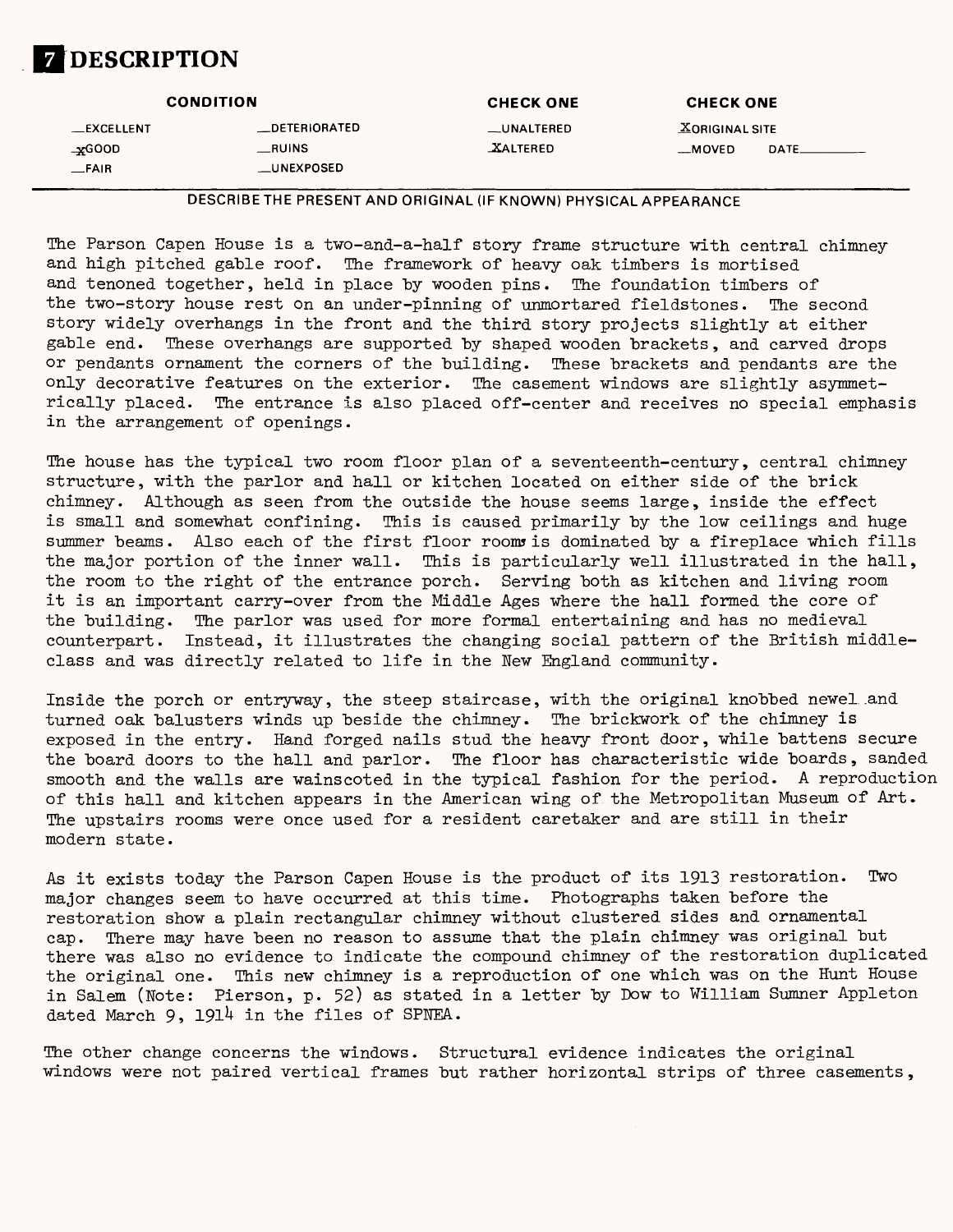

| <b>PERIOD</b> |                            | AREAS OF SIGNIFICANCE -- CHECK AND JUSTIFY BELOW |                               |                      |
|---------------|----------------------------|--------------------------------------------------|-------------------------------|----------------------|
| -PREHISTORIC  | ARCHEOLOGY-PREHISTORIC     | COMMUNITY PLANNING                               | <b>LANDSCAPE ARCHITECTURE</b> | RELIGION             |
| $-1400-1499$  | <b>ARCHEOLOGY-HISTORIC</b> | CONSERVATION                                     | $-LAW$                        | _SCIENCE             |
| $-1500-1599$  | <b>AGRICULTURE</b>         | <b>ECONOMICS</b>                                 | <b>LITERATURE</b>             | _SCULPTURE           |
| $X1600-1699$  | X ARCHITECTURE             | $\equiv$ EDUCATION                               | _MILITARY                     | _SOCIAL/HUMANITARIAN |
| $-1700-1799$  | $\_$ ART                   | <b>LENGINEERING</b>                              | $\_$ MUSIC                    | $\equiv$ THEATER     |
| —1800-1899    | COMMERCE                   | EXPLORATION/SETTLEMENT                           | <b>_PHILOSOPHY</b>            | _TRANSPORTATION      |
| —1900-        | COMMUNICATIONS             | __INDUSTRY                                       | POLITICS/GOVERNMENT           | $$ OTHER (SPECIFY)   |
|               |                            | $\Box$ INVENTION                                 |                               |                      |
|               |                            |                                                  |                               |                      |
|               |                            |                                                  |                               |                      |

### **STATEMENT OF SIGNIFICANCE**

**SPECIFIC DATES 1683 BUILDER/ARCHITECT** 

The Parson Capen House is a remarkable survival of a New England seventeenth-century house. Still occupying its original site on a slight knoll immediately adjacent to the town common across from the meeting house, the house is unique in that it can be dated exactly by the date of the raising of the frame, June 18, 1683, which is carved on the chimney girt in the upper east chamber. Its location on the common near the meeting-house illustrates the central role of the parson, Reverend Joseph Capen, in the life of the town; its simplicity and austerity recall the vigorous life of the New England pioneers.

#### HISTORY

The Reverend Joseph Capen was born in Dorchester, Massachusetts in 1658 and was educated at Harvard. In 1681, at the age of twenty-three, he was called to the pastorate at Topsfield where he was promised a salary of either seventy-five pounds in country pay, (such as corn, pork and keep), or twenty pounds in silver and forty-five pounds in country pay. He chose the latter. A year later he married the daughter of a well-to-do Ipswich family, Priscilla, daughter of John and Priscilla Appleton. The Parson Capen House was built in the summer of 1683 on a twelve acre lot of land laid out to him by the town in 1682.

The house was acquired by the Topsfield Historical Society in 1913 and extensively restored under the direction of George Francis Dow, who also restored the John Ward House in Salem. It is operated today as a house museum.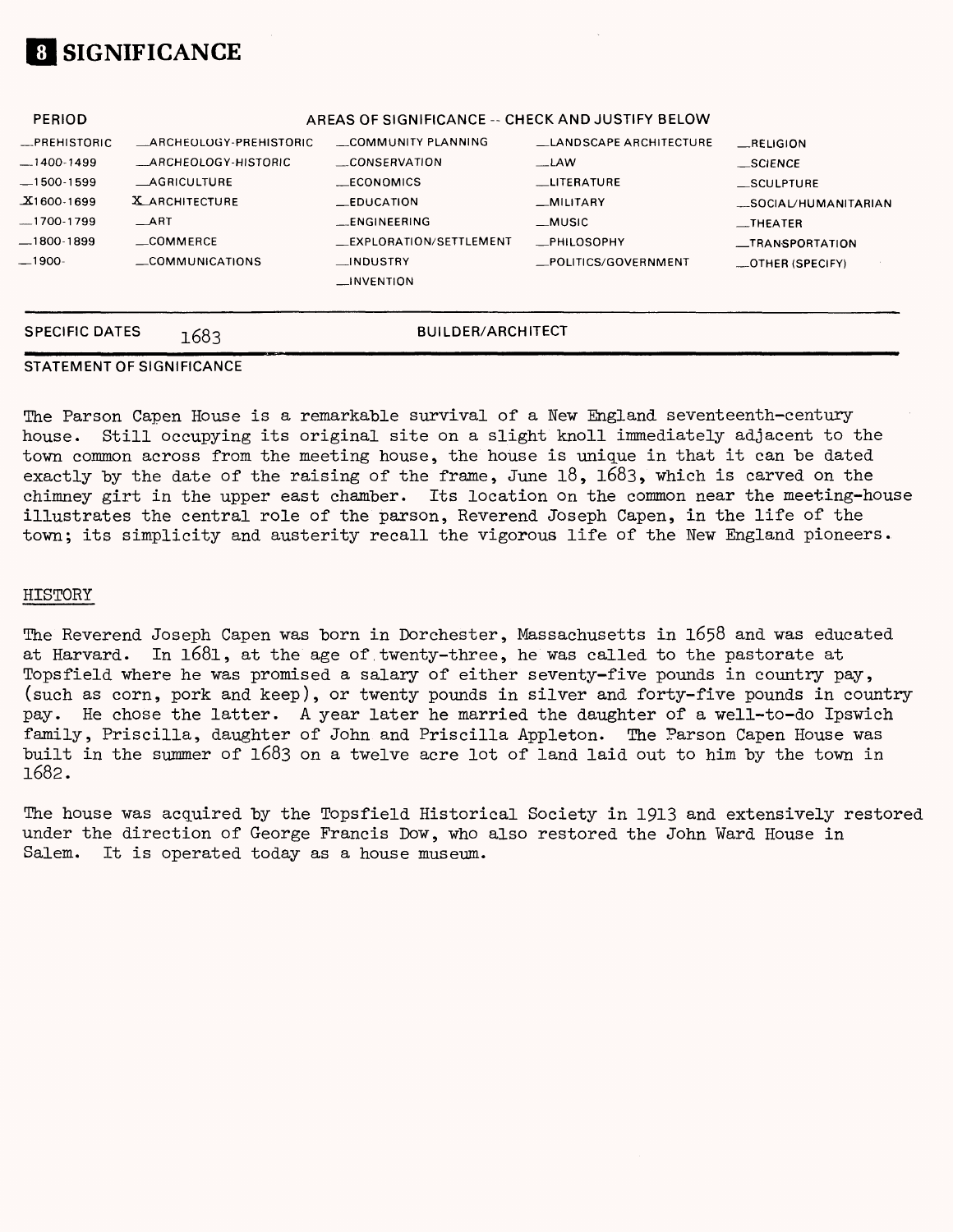# **JJMAJOR BIBLIOGRAP CAL REFERENCES**

| Kimball, Fiske, Domestic Architecture of the American Colonies and of the Early                                                           |                 |                                               |                                                                                                                                                                                                                                                                                                                                                                            |
|-------------------------------------------------------------------------------------------------------------------------------------------|-----------------|-----------------------------------------------|----------------------------------------------------------------------------------------------------------------------------------------------------------------------------------------------------------------------------------------------------------------------------------------------------------------------------------------------------------------------------|
| Republic, New York, 1922.                                                                                                                 |                 |                                               | Millar, Donald, "A Seventeenth Century New England House," The Architectural Record, Vol.                                                                                                                                                                                                                                                                                  |
| 38, No. 3, September 1915.                                                                                                                |                 |                                               |                                                                                                                                                                                                                                                                                                                                                                            |
| Plates 6 and 7.                                                                                                                           |                 |                                               | Measured Drawings of Some Colonial and Georgian Houses, New York, 1916-1930,                                                                                                                                                                                                                                                                                               |
| <b>IDGEOGRAPHICAL DATA</b>                                                                                                                |                 |                                               |                                                                                                                                                                                                                                                                                                                                                                            |
| ACREAGE OF NOMINATED PROPERTY 1.1                                                                                                         |                 |                                               |                                                                                                                                                                                                                                                                                                                                                                            |
| UTM REFERENCES                                                                                                                            |                 |                                               | a sala<br><b>Contractor</b>                                                                                                                                                                                                                                                                                                                                                |
| $A[1, 9]$ $3$ $0$ $1$ $1$ $1$ $10$ $1$ $1$ $12$ $2$ $3$ $3$ $5$ $0$<br>ZONE EASTING<br>$\mathsf{C}$<br><b>VERBAL BOUNDARY DESCRIPTION</b> | <b>NORTHING</b> | вI<br>ZONE<br>D                               | <b>EASTING</b><br><b>NORTHING</b>                                                                                                                                                                                                                                                                                                                                          |
| line of adjoining property for approximately 105 feet. This boundary defines the<br>the Parson Capen House.                               |                 |                                               | The Parson Capen House is bounded on the west by East Common, approximately 292 feet, on<br>the north by the south property line of residential property for approximately 195 feet,<br>on the east by vacant land for about 215 feet, and on the south by the northern property<br>property owned by the Topsfield Historical Society and contains no other structure but |
|                                                                                                                                           |                 |                                               | LIST ALL STATES AND COUNTIES FOR PROPERTIES OVERLAPPING STATE OR COUNTY BOUNDARIES                                                                                                                                                                                                                                                                                         |
|                                                                                                                                           |                 |                                               |                                                                                                                                                                                                                                                                                                                                                                            |
| <b>STATE</b>                                                                                                                              | CODE            | <b>COUNTY</b>                                 | CODE                                                                                                                                                                                                                                                                                                                                                                       |
|                                                                                                                                           |                 |                                               |                                                                                                                                                                                                                                                                                                                                                                            |
| <b>STATE</b><br><b>III</b> FORM PREPARED BY                                                                                               | CODE            | COUNTY                                        | CODE                                                                                                                                                                                                                                                                                                                                                                       |
| original form prepared by Charles Snell, 1968.                                                                                            |                 |                                               | NAME/TITLE Patricia Heintzelman, architectural historian, Landmark Review Project                                                                                                                                                                                                                                                                                          |
| ORGANIZATION                                                                                                                              |                 |                                               | DATE                                                                                                                                                                                                                                                                                                                                                                       |
| Historic Sites Survey                                                                                                                     |                 |                                               |                                                                                                                                                                                                                                                                                                                                                                            |
| <b>STREET &amp; NUMBER</b>                                                                                                                |                 | الأفلات الهنعلين<br>$\sim 200 \times 10^{-2}$ | TELEPHONE.                                                                                                                                                                                                                                                                                                                                                                 |
| 1100 L Street, NW                                                                                                                         |                 |                                               |                                                                                                                                                                                                                                                                                                                                                                            |
| <b>CITY OR TOWN</b>                                                                                                                       |                 |                                               | STATE<br>ುಟ್ ಆಗ<br>DD.                                                                                                                                                                                                                                                                                                                                                     |
| Washington<br><b>IZ STATE HISTORIC PRESERVATION OFFICER CERTIFICATION</b>                                                                 |                 |                                               | D.C.                                                                                                                                                                                                                                                                                                                                                                       |
|                                                                                                                                           |                 |                                               | THE EVALUATED SIGNIFICANCE OF THIS PROPERTY WITHIN THE STATE IS:                                                                                                                                                                                                                                                                                                           |
| NATIONAL                                                                                                                                  |                 |                                               | $LOCAL$ <sub>_____</sub>                                                                                                                                                                                                                                                                                                                                                   |
|                                                                                                                                           |                 |                                               | As the designated State Historic Preservation Officer for the National Historic Preservation Act of 1966 (Public Law 89-665). I<br>hereby nominate this property for inclusion in the National Register and certify that it has been evaluated according to the                                                                                                            |
| <b>criteria and procedures set forth by the National Park Service. <i>(IMATIONAL</i>) 2006 TC</b><br>FEDERAL REPRESENTATIVE SIGNATURE     |                 | LANDALKES)                                    |                                                                                                                                                                                                                                                                                                                                                                            |
| <b>TITLE</b>                                                                                                                              |                 |                                               | <b>DATE</b>                                                                                                                                                                                                                                                                                                                                                                |
| <b>FOR NPS USE ONLY</b><br>I HEREBY CERTIFY THAT THIS PROPERTY IS INCLUDED IN THE NATIONAL REGISTER                                       |                 |                                               |                                                                                                                                                                                                                                                                                                                                                                            |
|                                                                                                                                           |                 |                                               |                                                                                                                                                                                                                                                                                                                                                                            |
| DIRECTOR, OFFICE OF ARCHEOLOGY ANDINISTORIC PRESERVATION                                                                                  |                 |                                               | DATE                                                                                                                                                                                                                                                                                                                                                                       |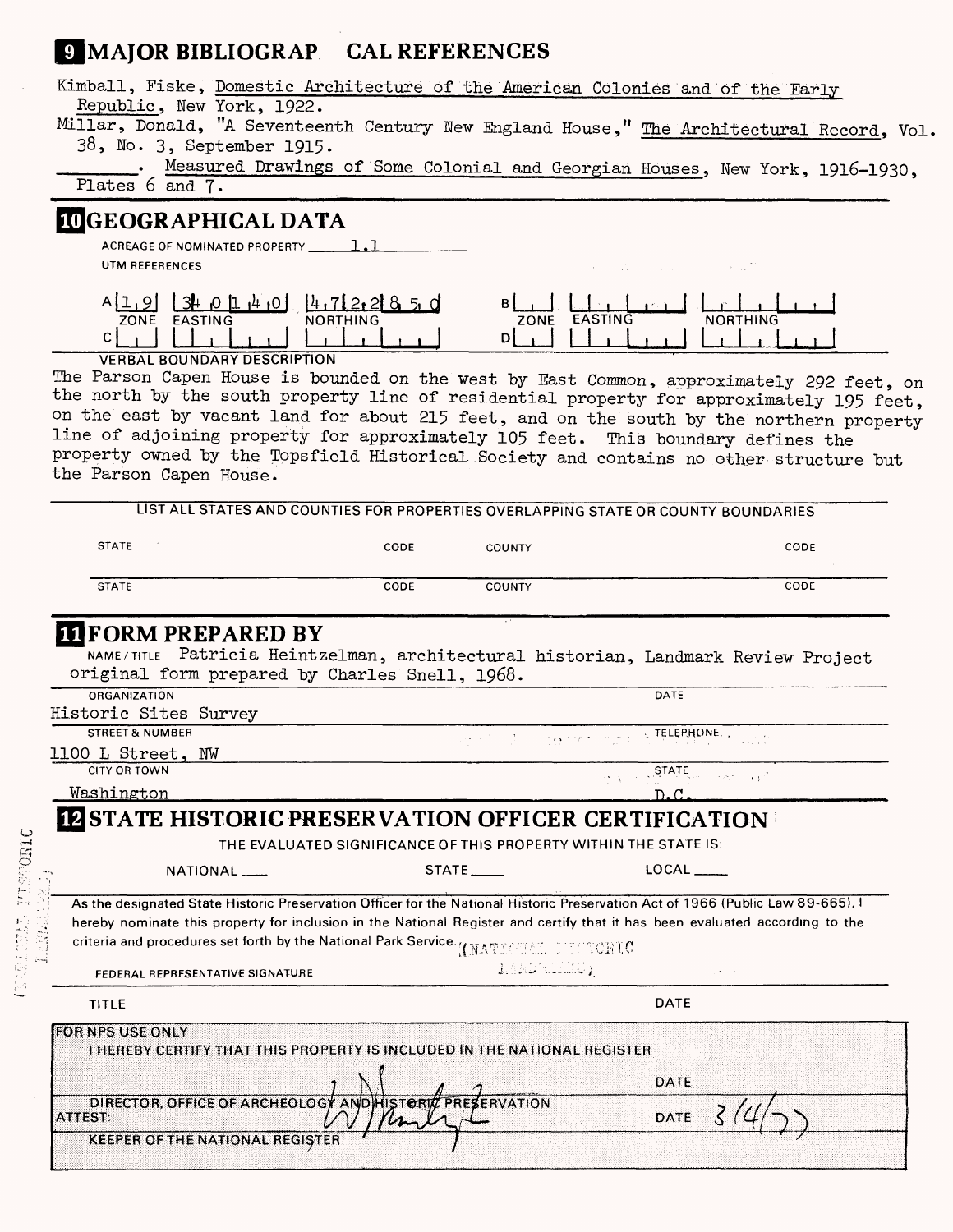### **NATIONAL REGISTER OF HISTORIC PLACES INVENTORY - NOMINATION FORM**

FOR NPS USE ONLY

**RECEIVED** 

**DATE ENTERED** 

**CONTINUATION SHEET** Parson Capen HousdTEM NUMBER #7 PAGE #2

the type found in the Whipple House in Ipswich. The timbers in the framing of the house are original, but much of the interior woodwork and exterior finish has been replaced.

A modern ell, was added in 1974 for use by the Topsfield Historical Society as a study room.